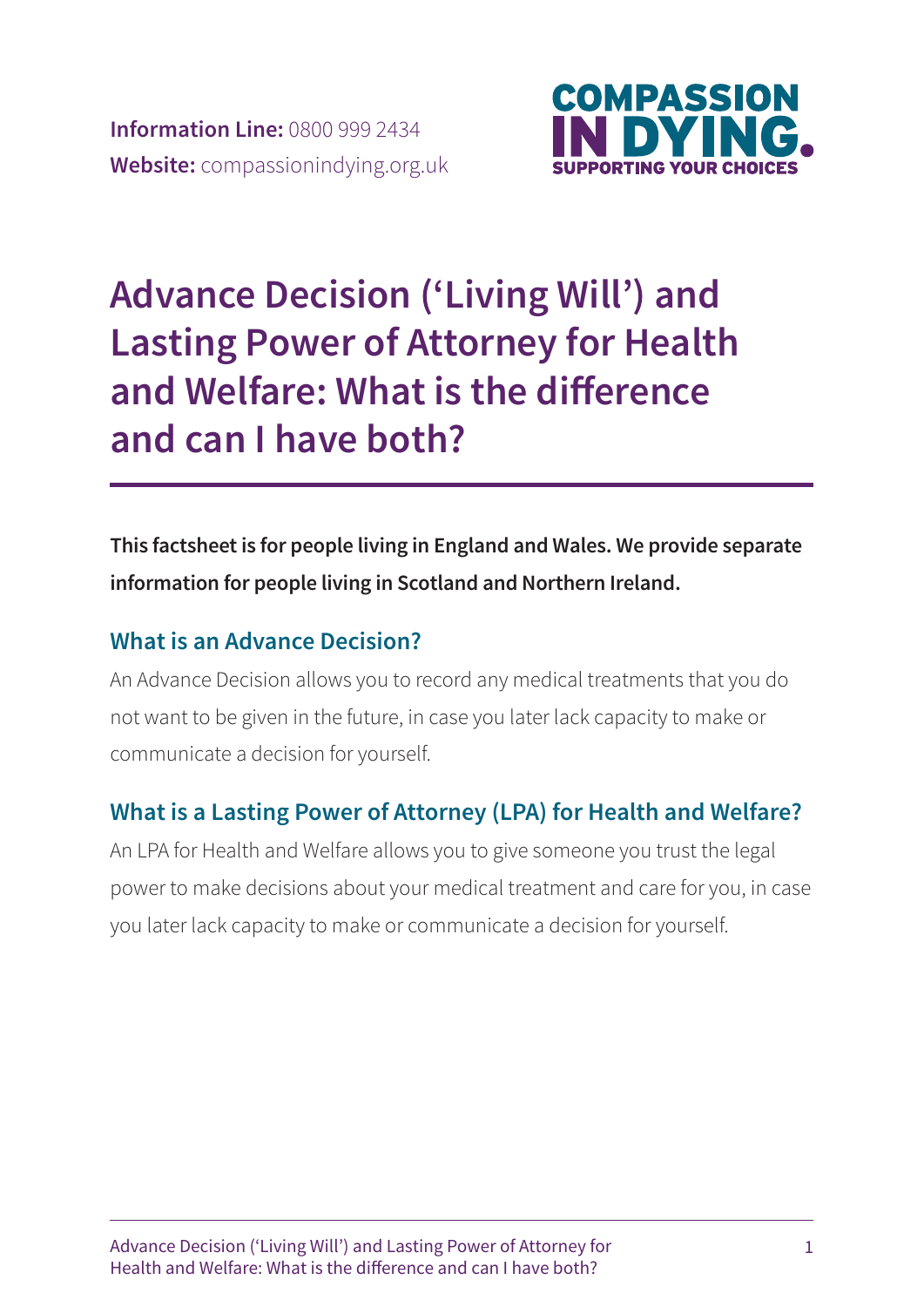### **What is capacity?**

Capacity is the ability to make a decision for yourself. Your capacity to make a decision depends on what the decision is, and when the decision needs to be made.

You might have capacity to make some decisions but not others. This may be because you have a brain injury and you can understand simple information, but not complex information. For instance, you might have capacity to decide what you want to eat and drink, but not to make a decision about life-sustaining treatment.

You might also have capacity to make decisions at certain times but not others. This may be because you have dementia and your capacity fluctuates throughout the day. For instance, you might have capacity to make decisions in the morning, but not later in the day.

The law says that people must be assumed to have capacity unless it is proven otherwise, and you should always be supported to make a decision for yourself if possible.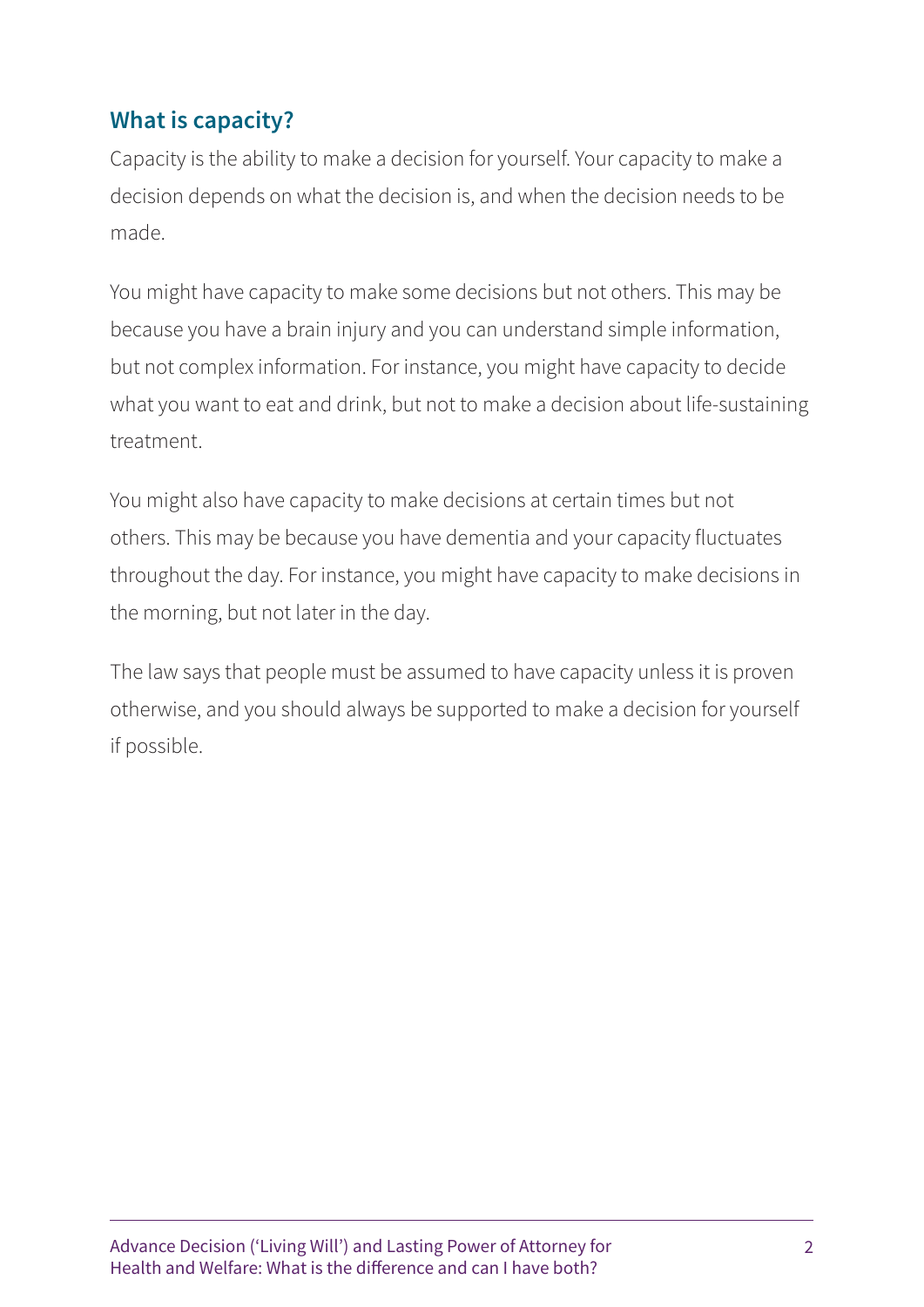However, if a decision needs to be made and a healthcare professional thinks that you might lack capacity, then they will assess whether or not you have capacity to make that decision, at that time.

If you lack capacity to make a decision, and you have not registered an LPA for Health and Welfare or made an Advance Decision, the healthcare professional in charge of your care will decide how to treat you. They must make decisions based on what they think would be in your best interests, but there is no guarantee that this would be what you would choose for yourself. For more information about how 'best interests' decisions are made, see our factsheet What happens if I cannot make decisions about my care and treatment?.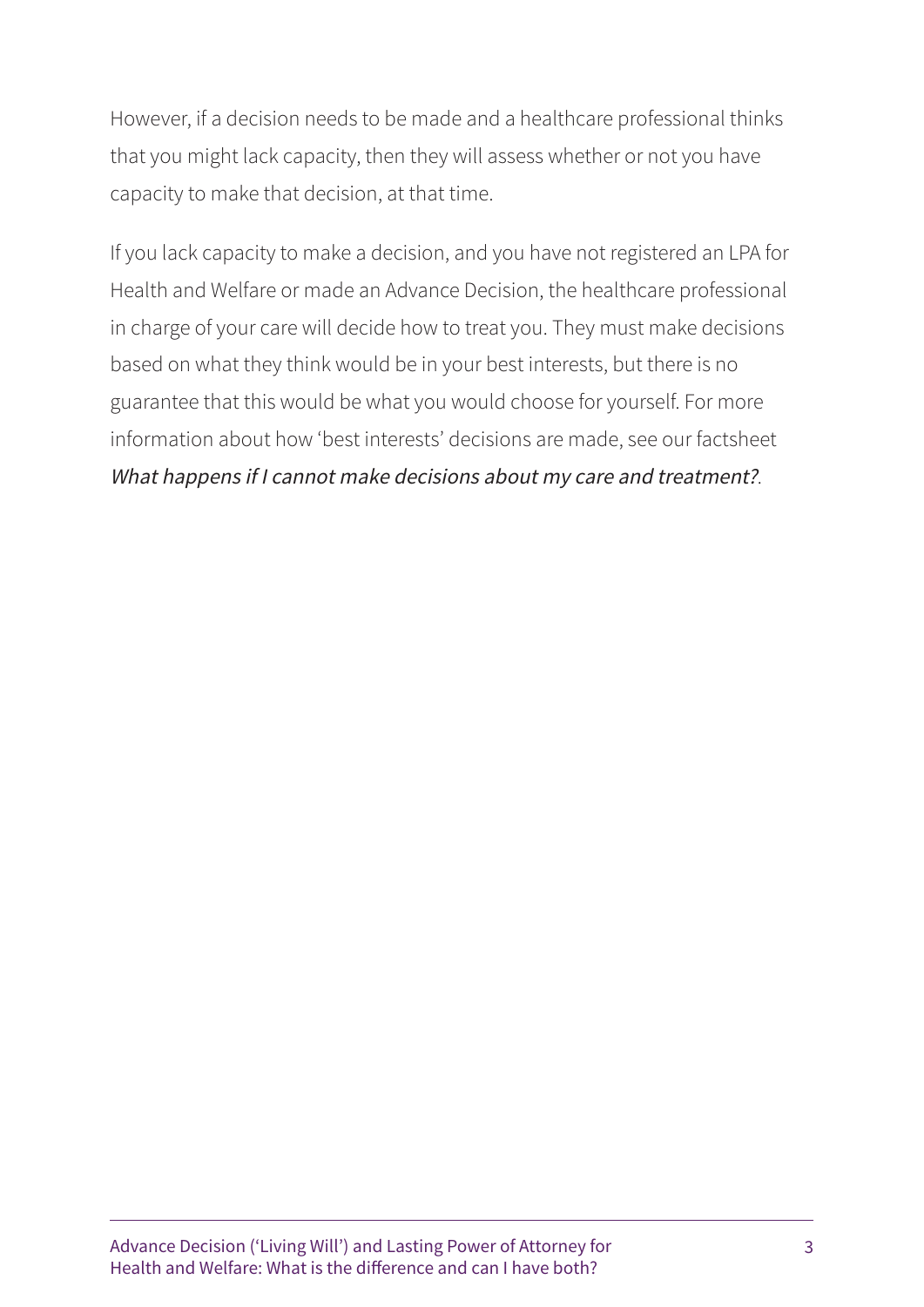# **What are the differences between an Advance Decision and an LPA for Health and Welfare?**

#### **What does it cover?**

An Advance Decision covers the refusal of medical treatments that you do not want to be given in the future. You can refuse any medical treatments, including life-sustaining treatment. Your Advance Decision applies only to the treatments and situations that you include. It will not apply if you are in a situation that is not covered in your Advance Decision.

An LPA covers any decisions about treatment and care. This means your attorneys can make any decision about your health and personal welfare, including decisions about medical treatment, where you live and the type of care you receive, as well as day-to-day things like your diet and your daily routine.

#### **Who can make decisions for me?**

An Advance Decision is made by you in your own words. It must be followed if it applies to the situation you are in. If you are in a situation that is not covered in your Advance Decision, then the healthcare professional in charge of your care will make decisions on your behalf.

An LPA gives your attorneys the legal power to make any decisions about your treatment and care. Therefore, you should choose someone you trust to understand your wishes, respect your values, and be able to make the best decisions for you.

Your Advance Decision and LPA for Health and Welfare will only be used if you lack capacity to make decisions for yourself.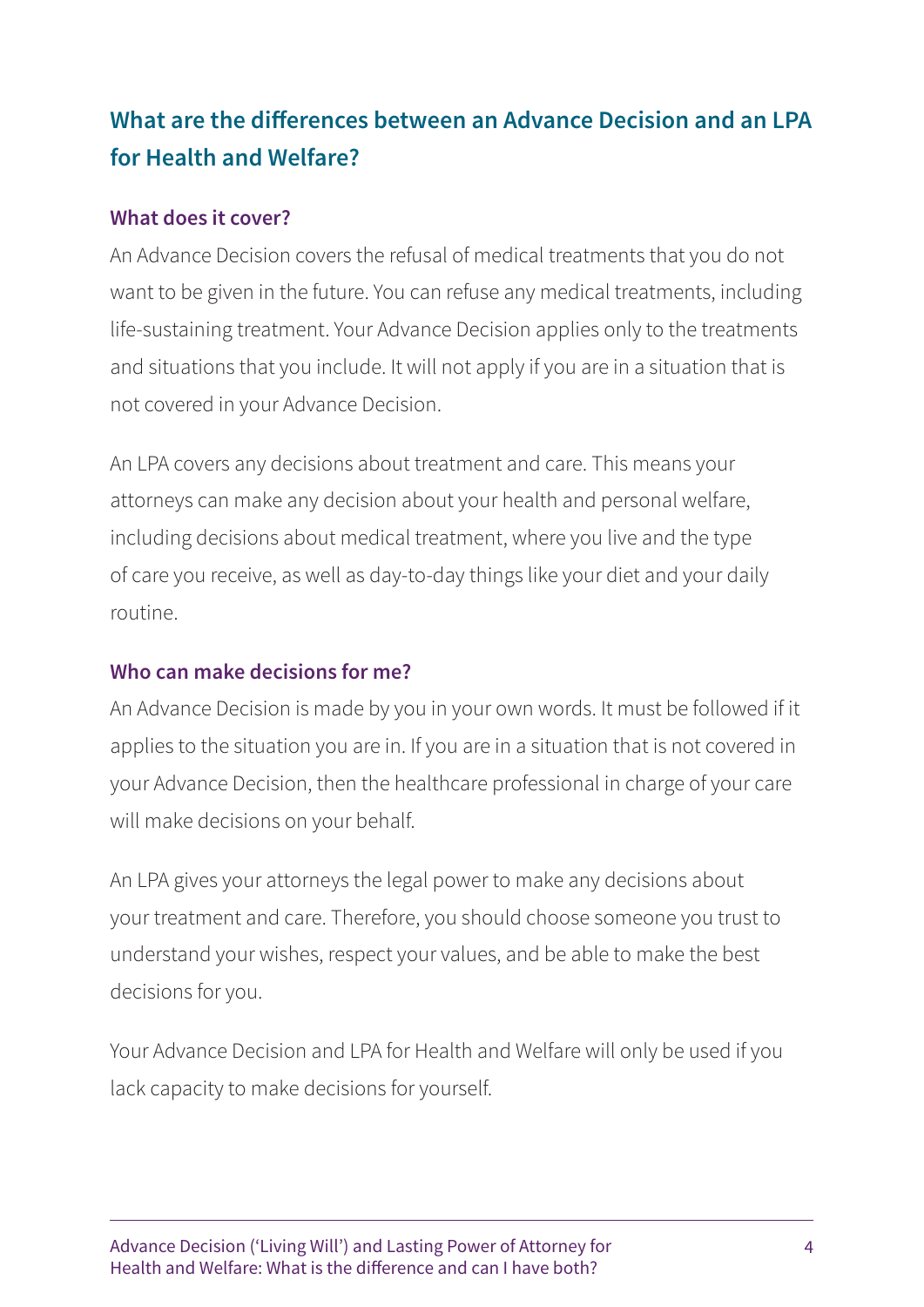#### **Who are the people involved in making it?**

An Advance Decision is made by you, and one witness. You can also talk to your doctor about your Advance Decision if you would like to, but this is not a requirement.

To make an LPA you need the following people:

- At least one person to be your attorney (the person or people given the power to make decisions).
- A replacement attorney, in case the original attorneys can no longer act (optional).
- A certificate provider, who must ensure that you understand what you are doing and that nobody is putting pressure on you to make the LPA. They can be either a professional (like a GP or a teacher) or someone who has known you for at least two years (like a friend or a neighbour).
- A person to witness your signature and your attorney's/replacement attorney's signatures.
- Up to five 'people to notify' who will be informed when the LPA is registered (optional).

You do not need to use a solicitor to make an Advance Decision or an LPA.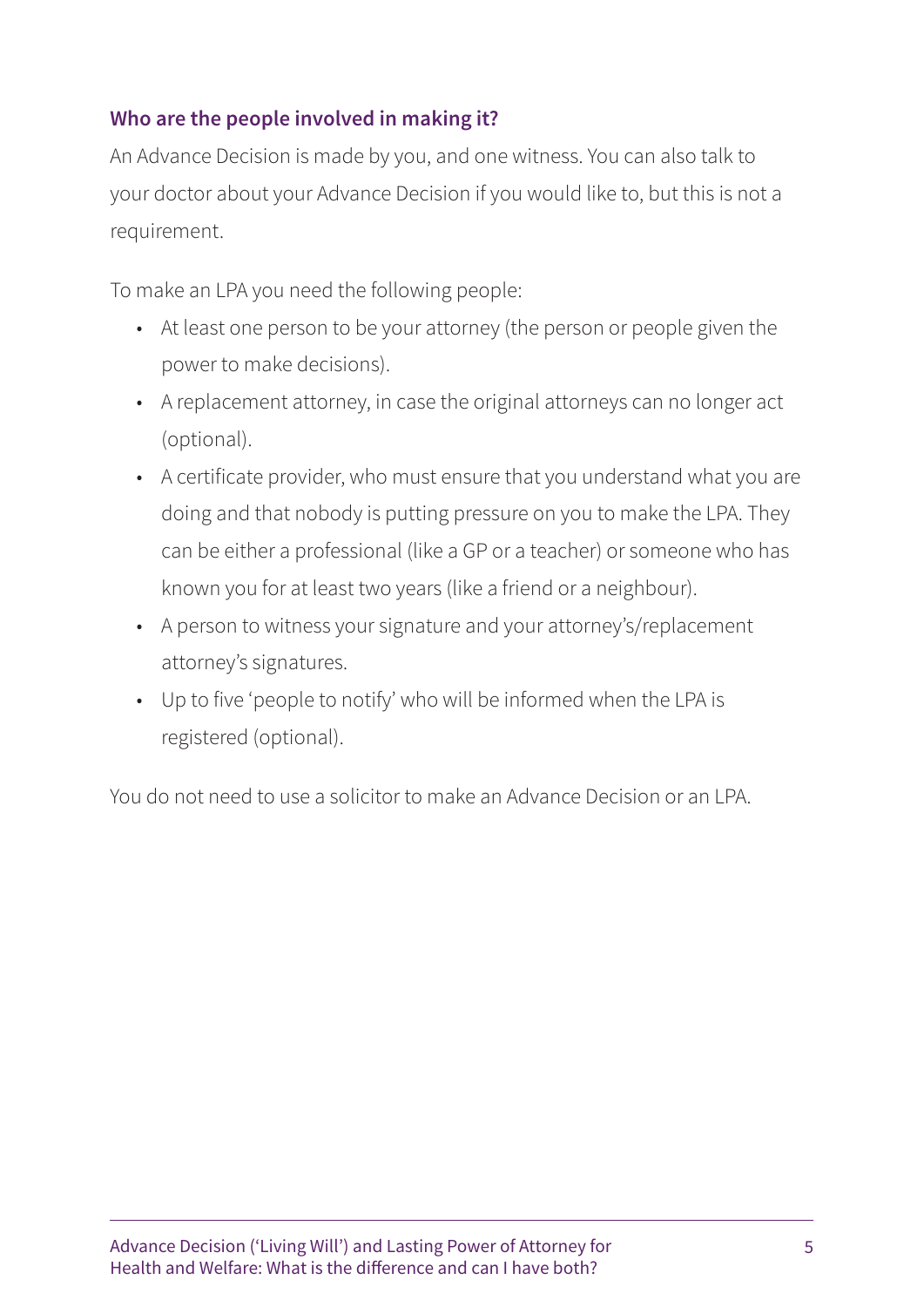#### **When and how does it become valid?**

An Advance Decision is valid and can be used as soon as it is completed, signed and witnessed.

An LPA is valid and can be used once it is registered with the Office of the Public Guardian. **This can take up to ten weeks**.

#### **How much does it cost?**

It is free to make an Advance Decision.

In 2018, it was £82 to register an LPA. It is possible to get a reduced fee if you have an income under a certain amount, or are receiving certain benefits.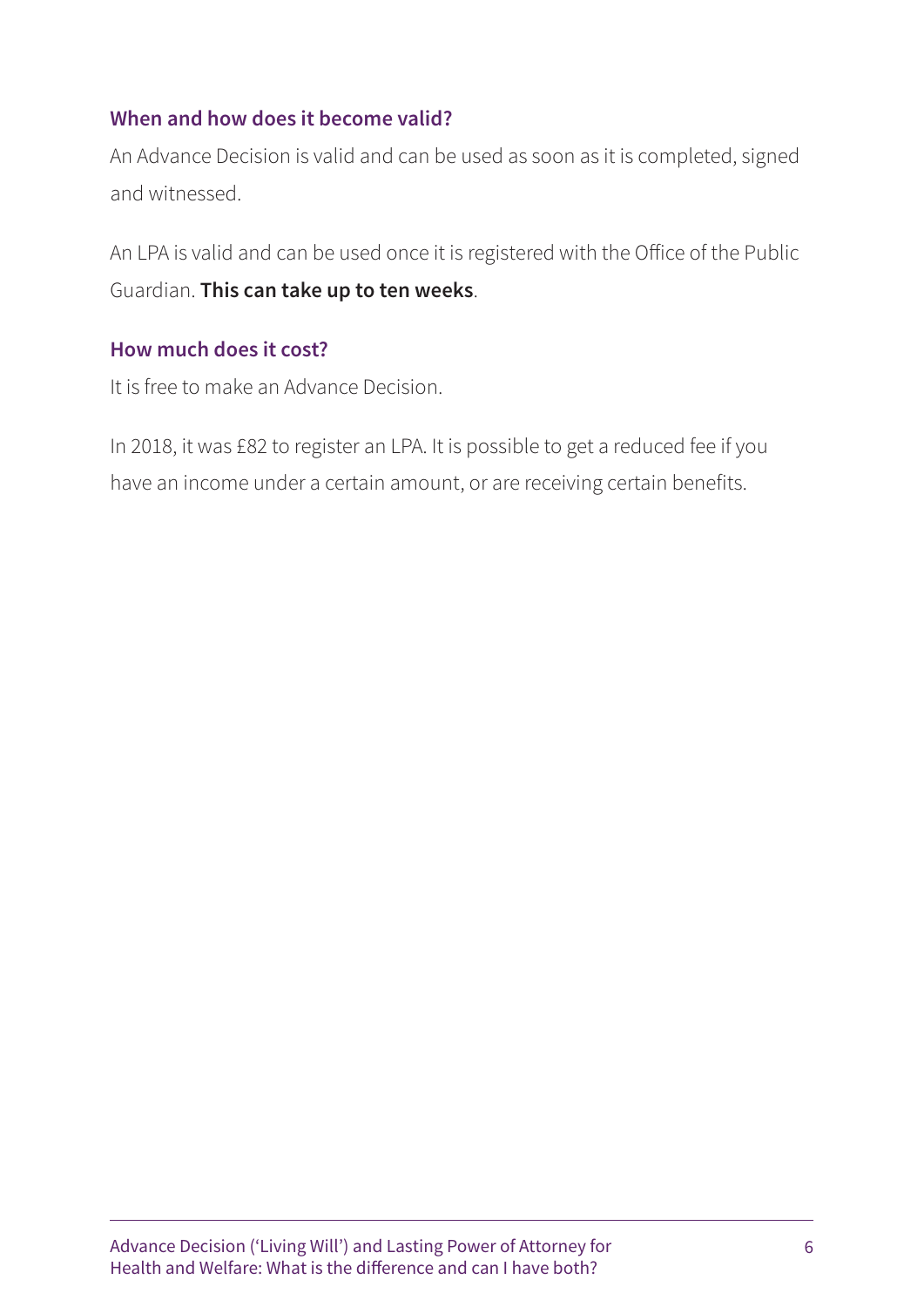# **Can I have both an Advance Decision and an LPA for Health and Welfare?**

Yes, you can have both an Advance Decision and an LPA for Health and Welfare. If you do, the one that you made more recently will take priority when a decision needs to be made about your treatment or care, for example:

#### **If you have made an Advance Decision** *before* **registering an LPA** – your

attorneys will be able to override what is written in your Advance Decision, if you have given them the power to make the decision in question. However, your attorneys must always make decisions that are in your best interests. This includes taking into account anything that you have said or written down, such as an Advance Decision.

#### **If you have made an Advance Decision** *after* **registering an LPA** – your

attorneys will not be able to override what is written in your Advance Decision. However, if a decision needs to be made about something that you have not included in your Advance Decision, then your attorney will still be able to act on your behalf.

If you have both an Advance Decision and an LPA you should discuss your Advance Decision with your attorneys and give them a photocopy. People often say that it is helpful to have someone's preferences for treatment and care written down when making decisions on their behalf, especially about life-sustaining treatment. You should always speak to your attorneys about your wishes, but having something in writing is also a great support for your attorneys when making difficult decisions.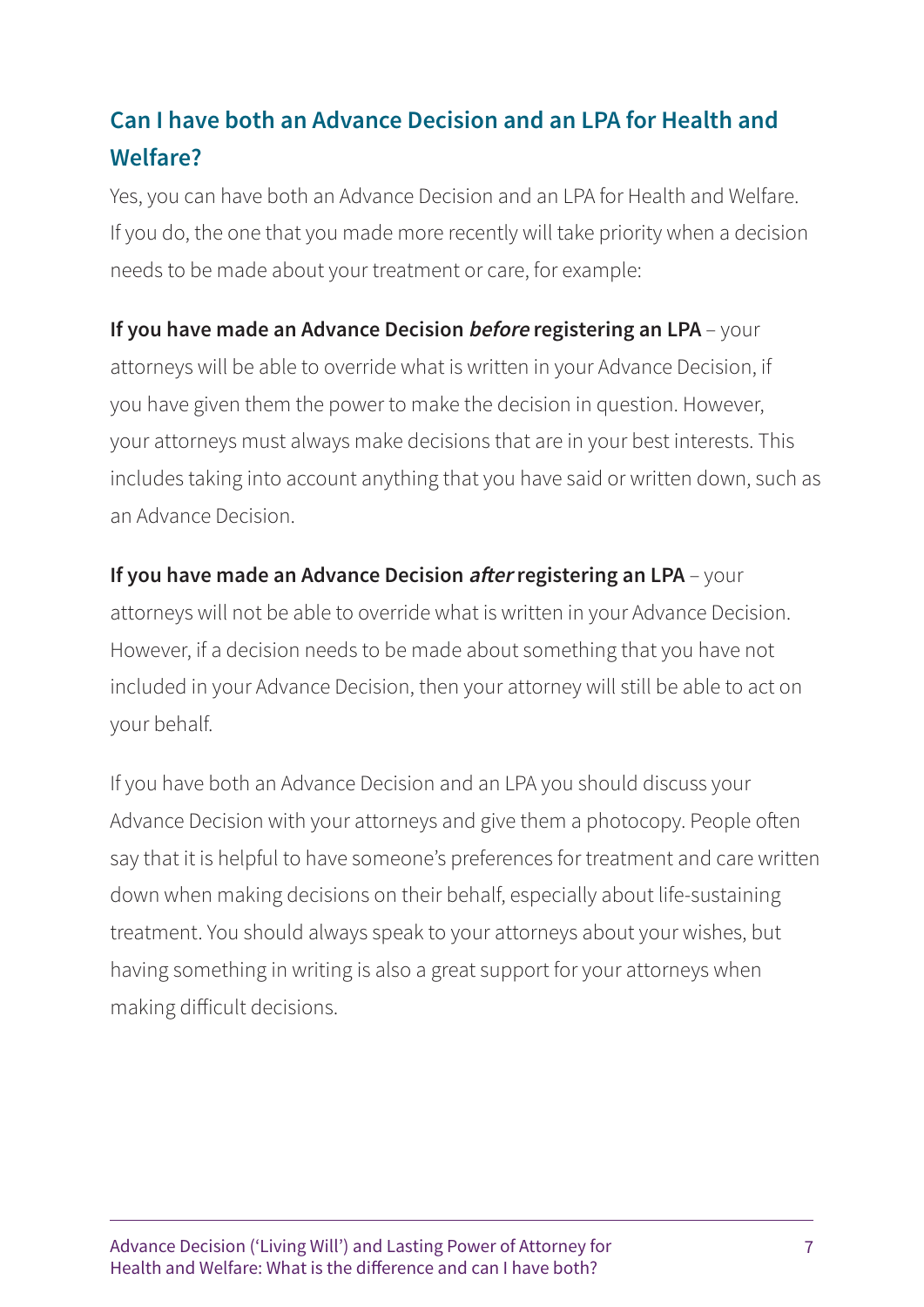### **How can we help?**

Compassion in Dying can send you a free Advance Decision form with guidance notes. Alternatively, you can complete an Advance Decision online for free at www.mydecisions.org.uk

We can support you to complete an Advance Decision or Lasting Power of Attorney for Health and Welfare form over the phone.

If you have any questions about Advance Decisions, Lasting Powers of Attorney for Health and Welfare or decision-making more generally, call our information line.